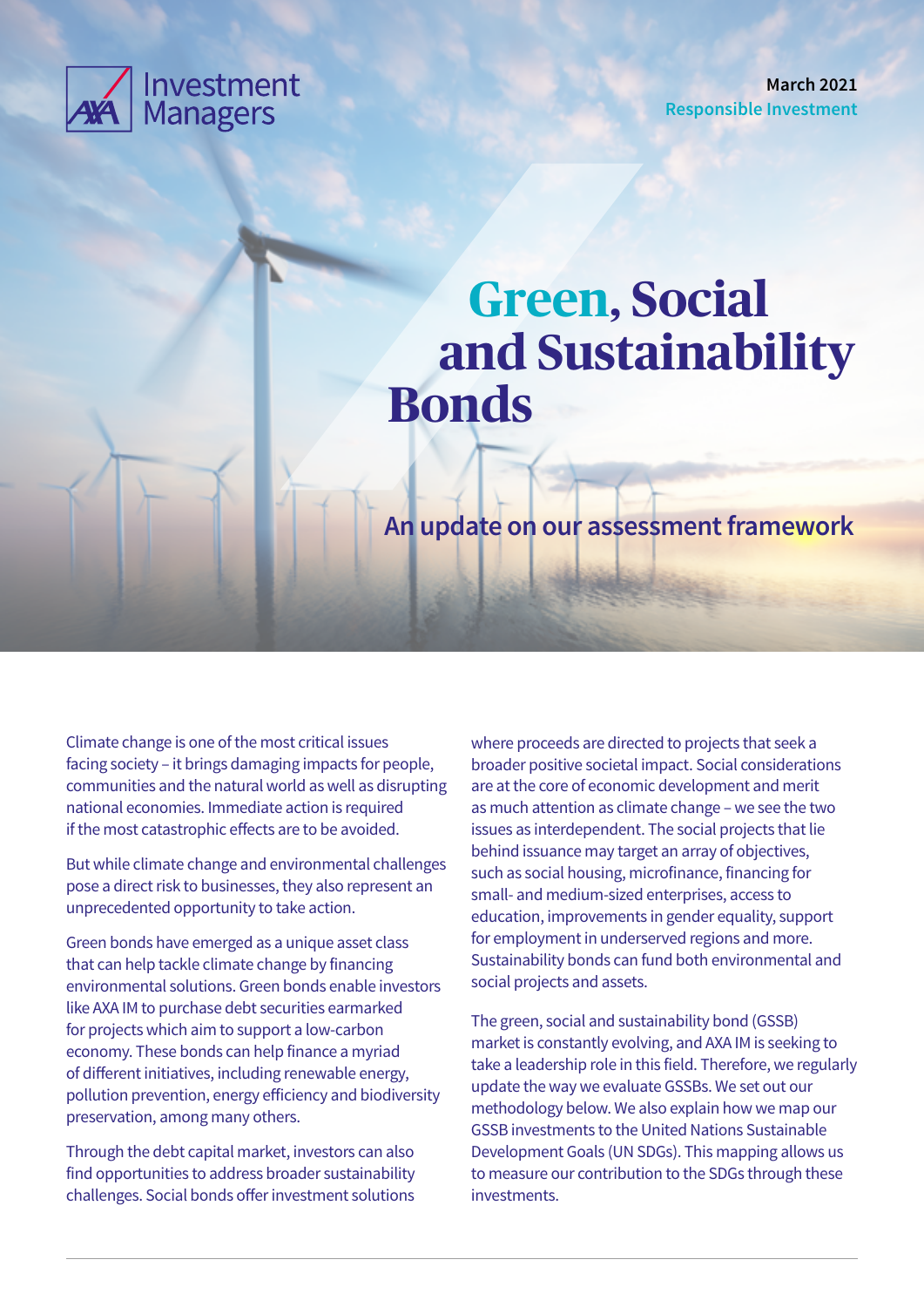# **The GSSB market's evolution**

The green bond market has rapidly developed since its debut in 2007. Early issuance was driven by development banks and local authorities, and in 2013 private players such as commercial banks and other corporate entities delivered a transformative boost. In 2016, sovereign issuance appeared – a trend which has been steadily growing, and which we expect to continue.

The first social bond was issued by the International Finance Facility for Immunisation in 2006 (raising \$1bn for a vaccine programme in Africa), but it wasn't until 2015 that the first social bond was issued according to what would become the International Capital Markets Association's (ICMA) Social Bond Principles. Since then, the social bond market has grown year after year, with a notable increase during the coronavirus crisis<sup>1</sup>. In 2012, the first transaction aimed at financing both environmental and social projects – in other words the first sustainability bond – came to the market. As with green and social bonds, the sustainability bond market has been consistently growing since its inception.

Virtually all types of issuers – sovereign, supranational and agency (known collectively as SSAs), financials and corporates – have now entered the green



bond market. Since the sector launched in Europe, developing countries and especially China have injected new impetus. In 2020, global green bonds issuance reached \$269.5bn, taking the total value of cumulative green bond issuance over \$1 trillion2 .

When we look at the GSSB market as a whole, we also saw a strong rise in the amount of social and sustainability bonds in 2020. Social bond issuance reached \$140bn, almost 10 times the level in 2019, while sustainability bond issuance reached \$65bn<sup>3</sup>.

That puts GSSB issuance in 2020 at close to \$475bn. Forecasts for GSSB issuance in 2021 range between \$550bn and \$700bn4 . That includes:

- <sup>n</sup> \$310 \$360bn of green bonds
- <sup>n</sup> \$180 \$240bn of social bonds
- <sup>n</sup> \$60 \$100bn of sustainability bonds

The market's development has been accompanied by improved governance thanks to ICMA's Green Bond Principles and through the work of international non-profit organisation, the Climate Bonds Initiative, which together have helped to monitor the market and make it more credible. ICMA has also published the Social Bond Principles and the Sustainability Bond Guidelines. These private initiatives provide issuers with advice on the key elements needed for launching true GSSBs and help investors gain insights into what is necessary to evaluate the environmental and societal impact of the investments. Importantly however, these guidelines are only voluntary, and do not impose any rules on issuers.

Presently many disparate green bond standards coexist across different regions of the world. But one of the key elements of the European Commission's (EC) Action Plan on Sustainable Finance is the establishment of a taxonomy for green and sustainable assets and activities. It is the basis for the introduction of a European green bond standard. The EC's Technical Expert Group on sustainable finance published preliminary proposals for such a standard. AXA IM provided feedback on the consultation around these proposals and we look forward to the implementation of a European Union (EU) green bond standard.



#### **Size of green bond issuance over time (\$bn)**

Figure 1: Source Climate Bonds Initiative, as of December 2020

<sup>1</sup> https://www.axa-im.com/content/-/asset\_publisher/alpeXKk1gk2N/content/insight-covid-19-how-a-new-breed-of-bonds-can-help-finance-the-fight/23818 2 Source: Climate Bonds Initiative

<sup>&</sup>lt;sup>3</sup> Source: Natixis

<sup>4</sup> According to estimates from Crédit Agricole CIB, HSBC and Natixis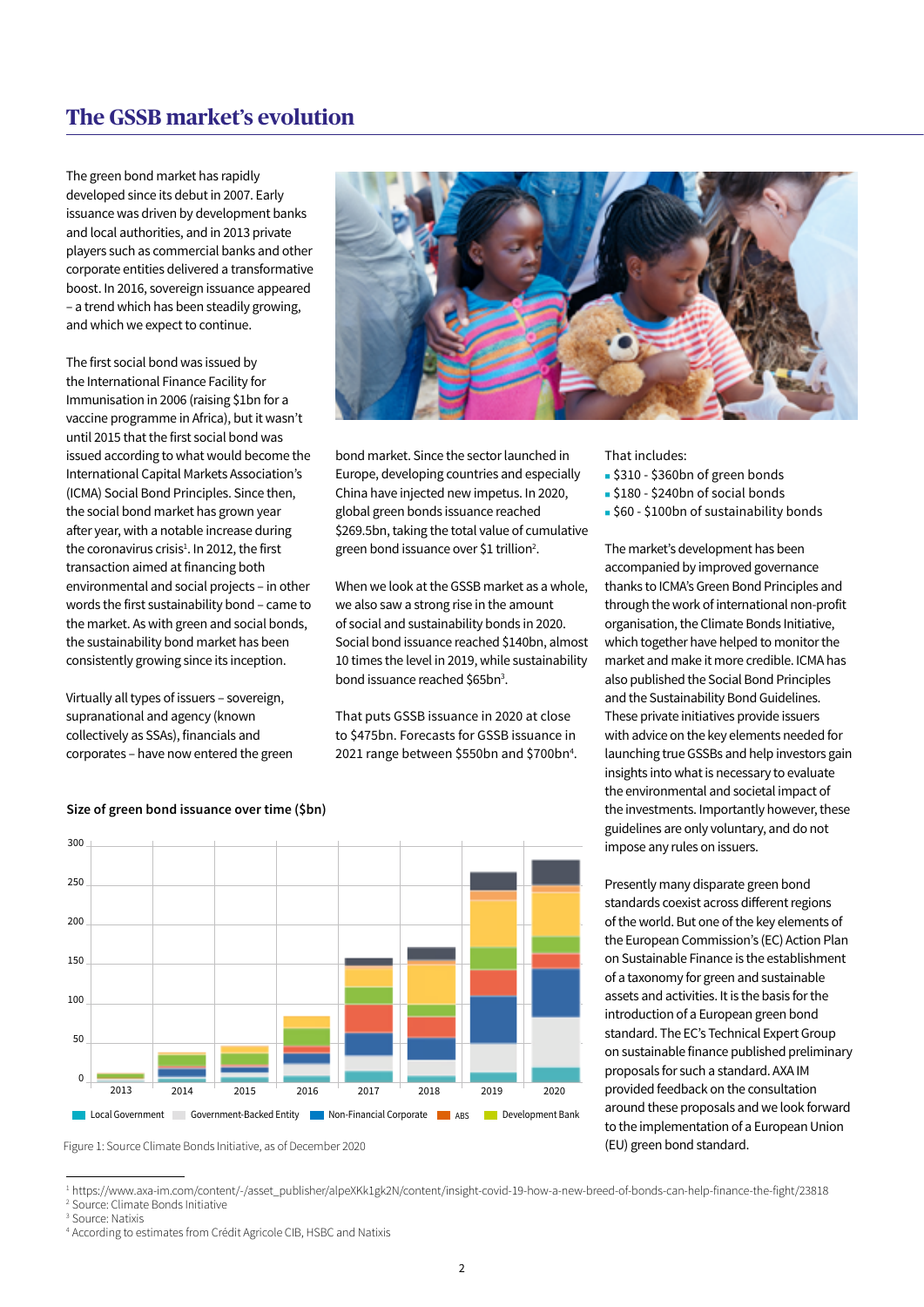As there is no real consensus yet on what is a "true" green bond and what is not, AXA IM has developed a proprietary green bond assessment framework. We built on this to create new frameworks for social and sustainability bonds. These are very similar in terms of structure, but some aspects differ due to the specificities of social and sustainability bonds. This approach is stringent, but it is also continuously evolving and aims to fulfil three main objectives:

- **n** Driving investments towards authentic and impactful green assets and social projects
- <sup>n</sup> Raising the integrity and transparency standards of the GSSB market

**Ensuring that GSSB issuers are committed to fight climate** change and to address sustainability challenges, and that this commitment is reflected in business practices and operations

Selectivity is key in ensuring that only the most relevant and impactful green and social projects receive the necessary financing. These frameworks have so far been used to review more than 800 GSSBs, and we believe this has helped us to avoid possible misuse of funds, risks of unethical practices and greenwashing. Overall, since 2014, our green bond framework has led us to exclude around one in five bonds presented to us as green, social or sustainable.

# **AXA IM's commitment to the green bond market**

As part of our commitment to fight climate change and to contribute to the UN SDGs, AXA IM aims to be a leader in this field and seeks to play an important role in the growth and quality of the GSSB market. Since 2017, we have been a member of the executive committee of the Green and Social Bond Principles and participate actively in several working groups such as Green Projects Eligibility, Impact Reporting and Social Bonds.

AXA IM also became a Climate Bonds Partner in 2018. Through this collaboration, we benefit from broad research capabilities and expert insights into the issuers of green bonds and can easily work with our peers to share best practices, develop key learnings and drive collective progress on green and sustainable finance. We received the French GreenFin Label for our green bond funds in January 2017, guaranteeing transparency and quality of the environmental characteristics of these financial products. Our green bond funds also received the Belgian Towards Sustainability Quality Standard in 2019.

As of the end of January 2021, AXA IM has invested almost €10.3bn in green bonds, €2.2bn in social bonds and €1bn in sustainability bonds.



**Investments in Green Bonds (€)**





**Investments in Social Bonds (€)**

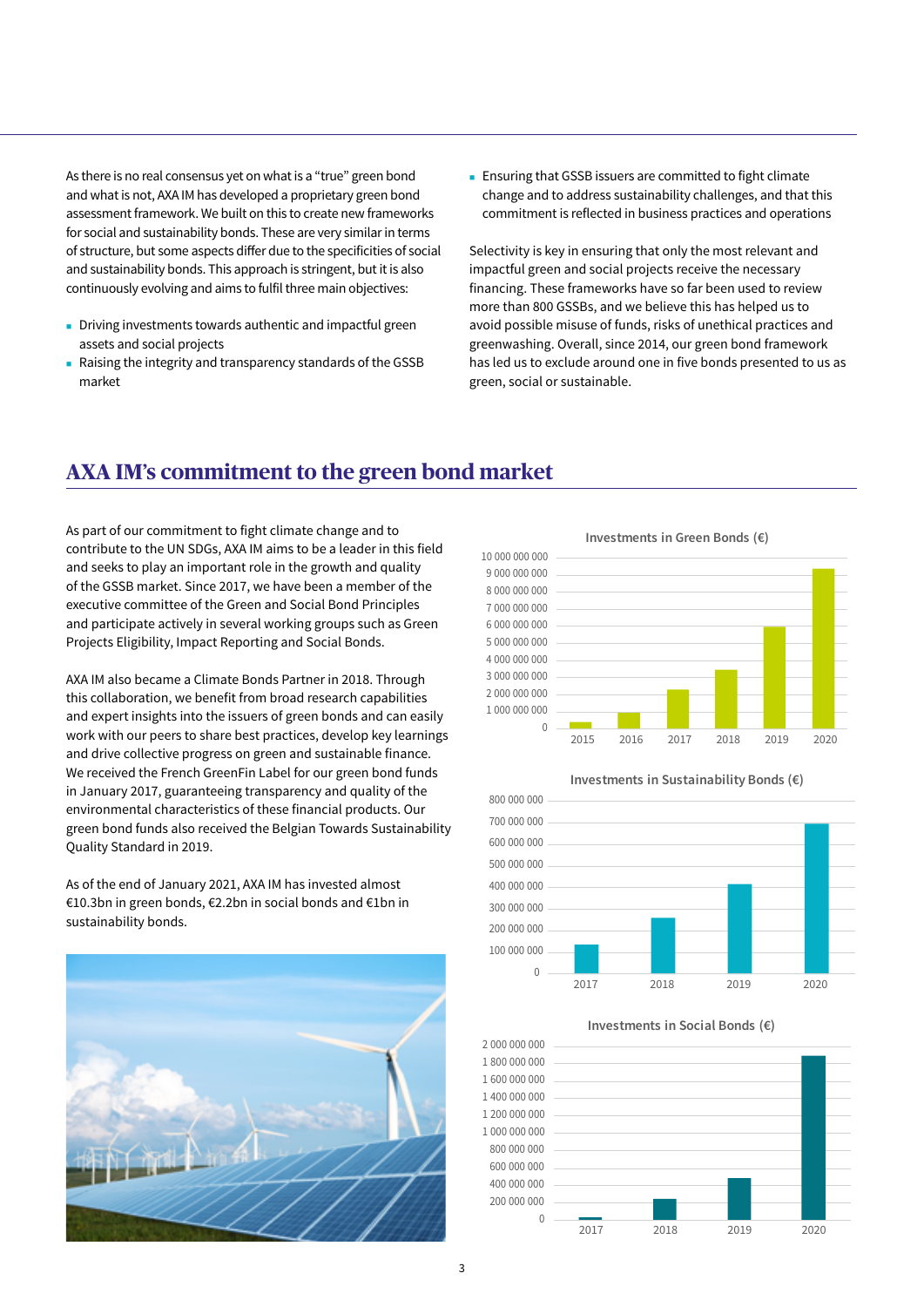# **Our updated green bond framework, and our expectations for social and sustainability bonds**

## **AXA IM's GSSB assessment framework is made up of four pillars:**

- **1. The environmental, social and governance (ESG) quality and strategy of the issuer**
- **2. The use of proceeds and the process for project selection**
- **3. The management of proceeds**
- **4. Impact reporting**

For each pillar, our analysts review, assess and monitor several well-defined criteria, many of which are mandatory. At the very least, the issuer has to surpass our exclusion criteria and to comply with our "requirement" criteria in order to be investable. If a GSSB also meets our "expectation" criteria, it would place the issuer among the GSSB leaders, in our view. The factors outlined below are intended to be indicative and non-exhaustive. This is primarily due to the fact that individual GSSBs can vary greatly and therefore their individual assessment involves subjective criteria, as is always the case in qualitative analyses.

At AXA IM, we believe that the use of proceeds of a green bond should reflect the issuer's efforts towards improving its overall environmental strategy and its alignment with the Paris Agreement on climate change. On the social side, the issuer should also make its ambition to deliver positive societal outcomes clear. Full transparency about the projects financed and on the tracking of the proceeds is therefore essential to our assessment. We pay particular attention to impact reporting, where both qualitative and quantitative indicators are expected.

# **Pillar 1: ESG quality and strategy of the issuer**

Our first pillar is the one that makes AXA IM's approach different from the Green Bond Principles. Within the Principles, it is not considered as a fully-fledged pillar. By considering both the ESG quality and strategy of the issuer, our assessment aims to avoid 'greenwashing' – what could be perceived as green bonds issued for public relations reasons.

The ESG quality is considered according to AXA IM's proprietary ESG scores as well as the issuer's exposure to controversies. We want to ensure that the issuer demonstrates minimum ESG commitments and properly manages environmental and social risks.

The environmental strategy refers to a forward-looking approach. The aim here is to evaluate whether the green bond fits into the issuer's environmental short- and long-term objectives. Green bond issuers should clearly exhibit a senior management and board-level commitment to align wider commercial strategy and activities with helping meet the COP21 Paris Agreement goals. We also expect green bond issuers to take action in order to align their business models with a global warming scenario below 2°C. An overall coherence between the environmental strategy and the green bond issuance is necessary.

| <b>Requirement</b>                                                                                                                                                                                       | <b>Expectation</b>                                               | <b>Exclusion criteria</b>                                    |  |  |  |  |
|----------------------------------------------------------------------------------------------------------------------------------------------------------------------------------------------------------|------------------------------------------------------------------|--------------------------------------------------------------|--|--|--|--|
| $\blacktriangleright$ Clear definition of the issuer's<br>environmental strategy and<br>commitments<br>$\triangleright$ Alignment of the green bond with<br>its sustainability policies and<br>processes | • Quantified short-<br>and long-term<br>environmental<br>targets | $\blacktriangleright$ Weak ESG score<br>▶ Severe controversy |  |  |  |  |

#### **Pillar 1** for social bonds:

**The assessment process for social bonds is similar, except for expectations. We want to ensure consistency between the social bond and the issuer's social strategy to avoid any opportunistic-only issuance that wouldn't lead to a lasting change. We also want to be assured the issuance is not only a public relation exercise.**

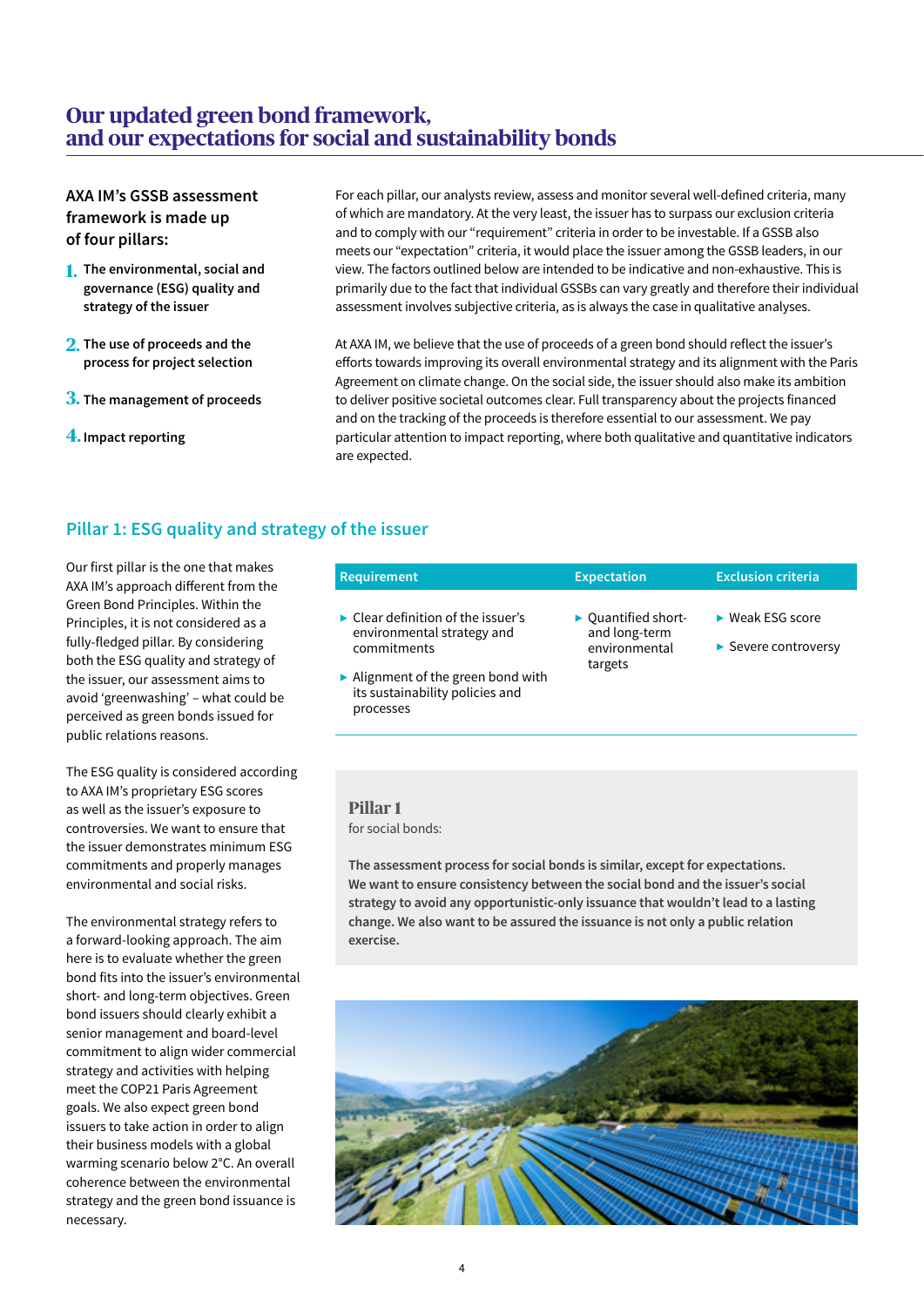### **Pillar 2: The use of proceeds and the process for project selection**

Our second pillar focuses on how the proceeds of a green bond are used. It merges the first two pillars of the Green Bond Principles. Our aim here is to control the quality of the eligible projects by understanding the selection process and the eligibility criteria. More importantly, we focus on projects or assets delivering additionality and impact. Our process rewards projects that are innovative, impactful and going beyond the issuer's "business as usual".



- 
- $\blacktriangleright$  Clear description of the eligible assets and the category they belong to
- ▶ Compliance with AXA IM's taxonomy
- $\blacktriangleright$  Disclosure of the eligibility criteria for each category of eligible projects
- $\blacktriangleright$  (At least) indicative or expected breakdown of the proceeds allocation to the eligible projects
- ▶ Disclosure of the process used to select and evaluate the eligible projects
- ▶ Description of how environmental and social risks and potential rebound effects related to the eligible projects are taken into consideration
- $\blacktriangleright$  Estimated share of financing new assets versus refinancing existing assets, plus look-back period for existing assets
- $\blacktriangleright$  Establish a qualified and diversified internal committee to select green projects
- ▶ Description of how eligible projects bring additionality (e.g. through financial incentives applied to green assets)

#### **Requirement Expectation Exclusion criteria**

- ▶ Any project related to fossil fuel or nuclear energy production
- ▶ Large new hydropower projects

#### **Pillar 2**

for social bonds:

**There are no specific exclusion criteria for our social bonds investments up to now. On the breakdown of the proceeds per project, we can be more flexible as our experience shows issuers are often not in a position to give any indicative split before the first anniversary of the social bond issuance.**

**The additionality aspect is key but poorly reported in the social bond market. While this is not a requirement, issuers who can justify the additionality of their social projects are viewed more favourably.**

**We nevertheless expect social bond issuers to apply relevant and robust criteria to define the target populations and areas that they aim to support through funded projects. This is very important to ensure that we will finance impactful social projects.**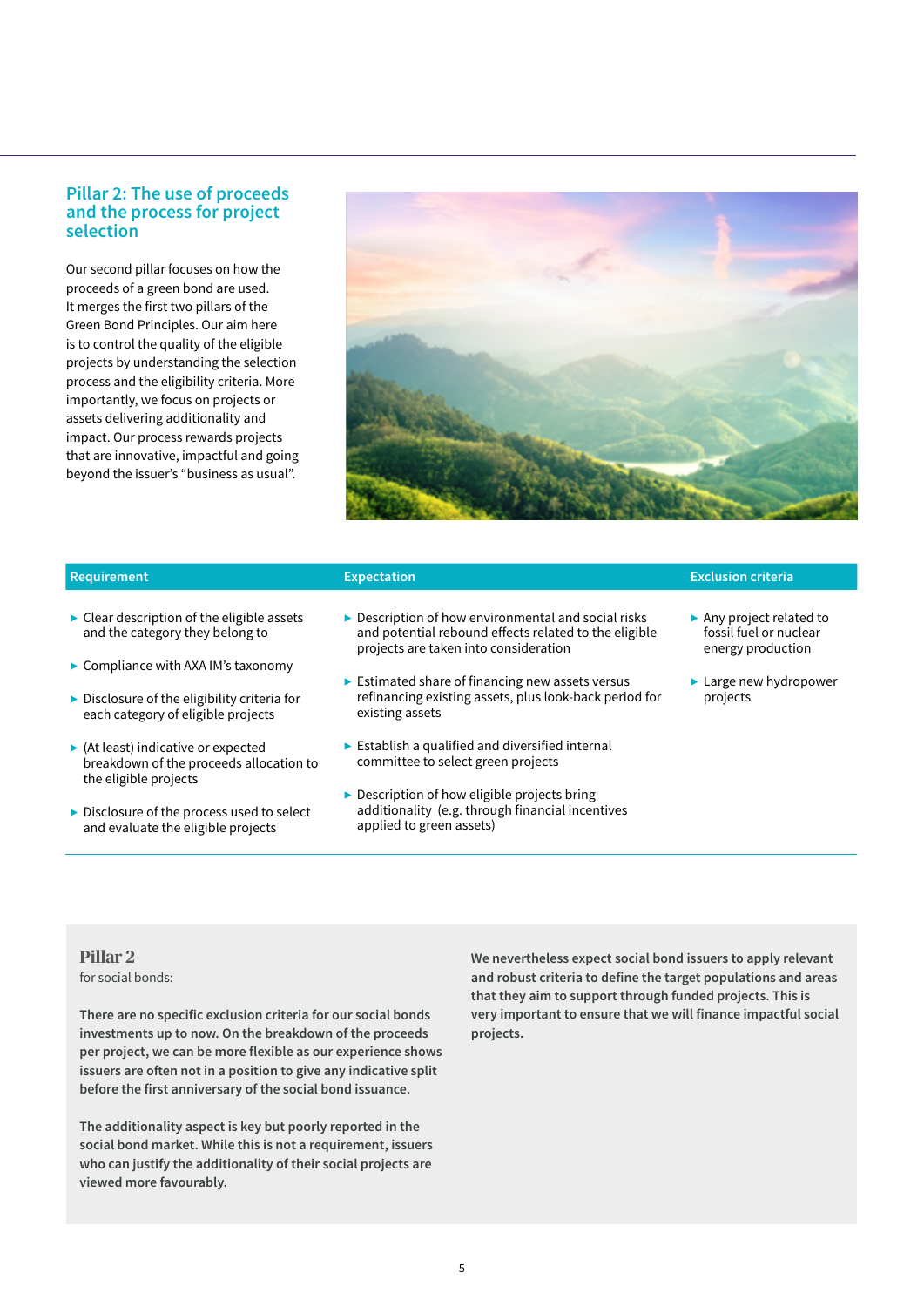#### **Pillar 3: The management of proceeds**

Our third pillar, similarly to the third of the Green Bond Principles, relates to the management of proceeds. It aims to verify that the issuer has sufficient guarantees in place to control the allocation of proceeds to eligible projects. We are looking to ensure that the green bond proceeds will effectively finance eligible projects.

#### **Requirement Expectation**

▶ Description and transparency of the internal process used to track the proceeds

- $\blacktriangleright$  External/independent verification of the proceeds allocation
- ▶ Segregation of the green bond proceeds in a separated account or portfolio

#### **Pillar 3**  for social bonds:

**The assessment process for social bonds is the same.**

# **Pillar 4: Impact reporting**

Our fourth pillar, also similar to the Green Bond Principles, focuses on reporting. While the principles only encourage issuers to provide impact indicators, it is a mandatory criterion within our assessment process. It allows us to measure our positive impact and the environmental benefits of our green bond investments.

| <b>Requirement</b>                                                                                                                                                                                                                                                                                           | <b>Expectation</b>                                                                                                                                                | <b>Exclusion criteria</b>                              |  |  |  |  |
|--------------------------------------------------------------------------------------------------------------------------------------------------------------------------------------------------------------------------------------------------------------------------------------------------------------|-------------------------------------------------------------------------------------------------------------------------------------------------------------------|--------------------------------------------------------|--|--|--|--|
| $\blacktriangleright$ Allocation report to eligible<br>categories, and balance of<br>unallocated proceeds<br>$\blacktriangleright$ Provide relevant qualitative<br>and quantitative key performance<br>indicators (KPIs), at least for each<br>eligible category<br>$\triangleright$ Disclose details on the | Rely on an<br>independent<br>third party in the<br>calculation of the<br>environmental<br>impact<br>$\blacktriangleright$ Provide KPIs on a<br>line by line basis | $\triangleright$ No publication<br>of an impact report |  |  |  |  |
| methodology, assumptions<br>and baselines used to calculate<br>the impact                                                                                                                                                                                                                                    |                                                                                                                                                                   |                                                        |  |  |  |  |



**Pillar 4** for social bonds:

**The assessment process for social bonds is similar. We are particularly sensitive to the quality and clarity of impact reporting, which we know is more challenging in the social bond market.** 

**As impact reporting in the green bond market matures and improves, we are also encouraging green bond issuers to enrich their impact reporting with social KPIs when doable (e.g. when green projects have a positive social impact on surrounding communities).**

**Of note, we can downgrade our opinion if we notice a breach in comparison to what was announced at the time of issuance.**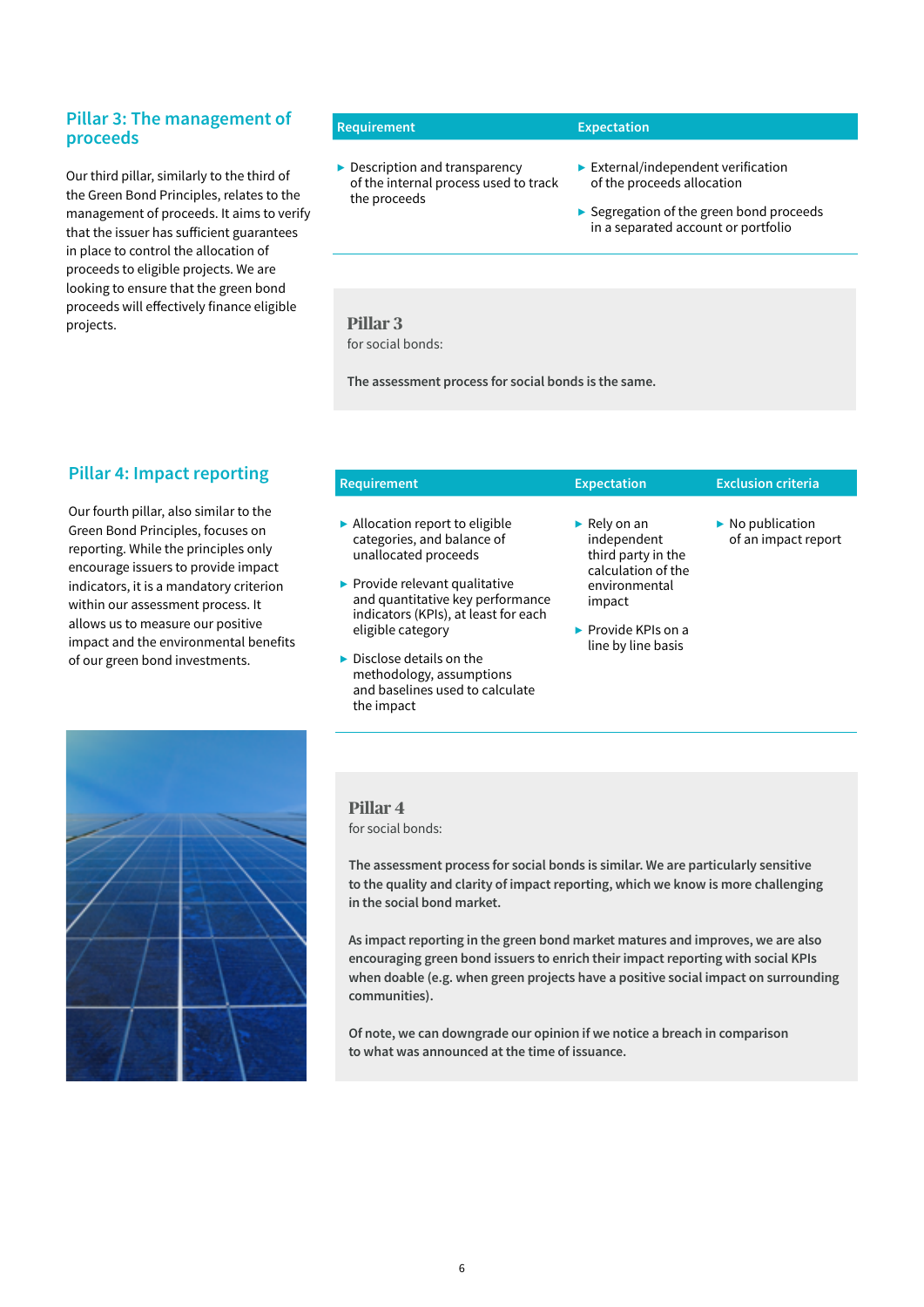# **Mapping our GSSB investments with the SDGs**

At AXA IM, we pay particular attention to the way our investments can help us contribute to the UN SDGs. The high level of transparency that we expect from the GSSBs we invest in allows us to know what type of green and social activities we fund.

Again, there is no consensus yet on the way to approach the SDGs in the GSSB market. We therefore decided to build our own methodology and to map the SDGs against our GSSB taxonomy. By doing this, we made a split between the green and social activities that directly contribute to some of the SDGs, and those that only align with it.

| <b>Environmental Projects / SDGs</b>                                 | $110$ rowsery<br><b>Aveen</b> | 2 <sup>2580</sup><br>322 | 3 GOD HEALTH<br>$-\mathcal{M}$ | <b>6</b> CLEAN WATER<br>$\overline{\mathbf{a}}$ | AFORMALEAN<br>美 | <b>8</b> DECENT MORKAND<br>$\gamma$ | 9 INDUSTRY, DOUTATION<br>$\clubsuit$ | 11 SISTAMBLE CITIES<br><sup>⊣</sup> | <b>12 RESPONSIBLE</b><br>AND PRODUCTION<br>QC | 13 GUNATE    | 14 UFE BELOW<br>ಮದ<br><b>XD</b>   | 15 UFF<br>$\triangleq$ |
|----------------------------------------------------------------------|-------------------------------|--------------------------|--------------------------------|-------------------------------------------------|-----------------|-------------------------------------|--------------------------------------|-------------------------------------|-----------------------------------------------|--------------|-----------------------------------|------------------------|
| <b>Renewable Energies</b>                                            |                               |                          | $\checkmark$                   |                                                 | $\checkmark$    | $\checkmark$                        | $\checkmark$                         | $\checkmark$                        |                                               |              |                                   |                        |
| <b>Energy Efficiency</b>                                             |                               |                          |                                |                                                 | $\checkmark$    | $\checkmark$                        | $\checkmark$                         | $\checkmark$                        |                                               |              |                                   |                        |
| <b>Green Buildings</b>                                               |                               |                          |                                |                                                 |                 |                                     |                                      | $\checkmark$                        |                                               | √            |                                   |                        |
| <b>Low-Carbon Transportation</b>                                     |                               |                          | $\checkmark$                   |                                                 |                 |                                     | $\checkmark$                         | $\checkmark$                        |                                               | ✓            |                                   |                        |
| <b>Water Management</b>                                              |                               |                          |                                | $\checkmark$                                    |                 |                                     |                                      | $\checkmark$                        | $\checkmark$                                  |              | $\checkmark$                      | $\checkmark$           |
| <b>Waste Management</b>                                              |                               |                          |                                | $\checkmark$                                    |                 | $\checkmark$                        |                                      | $\checkmark$                        | $\checkmark$                                  |              | $\checkmark$                      |                        |
| <b>Sustainable Land Use</b>                                          |                               |                          | √                              |                                                 |                 |                                     |                                      |                                     | $\checkmark$                                  |              | $\sqrt{}$                         | $\checkmark$           |
| <b>Adaptation Infrastructure</b>                                     | $\checkmark$                  | $\checkmark$             |                                |                                                 |                 |                                     | $\checkmark$                         | $\sqrt{}$                           |                                               | $\checkmark$ |                                   |                        |
| <b>Biodiversity Conservation</b>                                     |                               | $\checkmark$             |                                | $\checkmark$                                    |                 |                                     |                                      |                                     |                                               |              | $\checkmark$                      | $\checkmark$           |
| $\sqrt{\phantom{a}}$ Direct Impact<br>$\sqrt{\mathsf{Algorithment}}$ |                               |                          |                                |                                                 |                 |                                     |                                      |                                     |                                               |              | Source: AXA IM and United Nations |                        |

|                                                                                      | <b>Social Projects / SDGs</b>       | $110$ FOTERY | <b>AYAYA</b> | $2 \frac{7580}{H \text{WBER}}$<br>32 | 3 DOG HEALTH<br>–∿⁄∙ | 4 BUGATEN    | 5 GENER<br>ඉ් | <b>6</b> AND SANTATION<br>$\overline{\textbf{v}}$ | <b>7</b> AFFORDABLE AND<br>O.<br>אז | 8 DECENT WORK AND<br>$\tilde{\mathbb{M}}$ | 9 AKUSTRY, JANEANZIJE<br>В | <b>10 BEQUARES</b><br>$\blacktriangle$<br>$\bigoplus$ | 11 SUSTAINBLE CITIES<br>Alle |
|--------------------------------------------------------------------------------------|-------------------------------------|--------------|--------------|--------------------------------------|----------------------|--------------|---------------|---------------------------------------------------|-------------------------------------|-------------------------------------------|----------------------------|-------------------------------------------------------|------------------------------|
|                                                                                      | Affordable Basic Infrastructure     |              |              |                                      |                      |              |               | $\checkmark$                                      |                                     |                                           | $\checkmark$               |                                                       | ✓                            |
|                                                                                      | <b>Access to Financial Services</b> |              | $\checkmark$ |                                      |                      |              |               |                                                   |                                     | $\checkmark$                              |                            | $\checkmark$                                          |                              |
|                                                                                      | <b>Access to Education</b>          |              | $\checkmark$ |                                      |                      | $\checkmark$ |               |                                                   |                                     | $\checkmark$                              |                            | $\checkmark$                                          |                              |
|                                                                                      | <b>Access to Energy</b>             |              | $\checkmark$ |                                      |                      |              |               |                                                   | $\checkmark$                        |                                           |                            | $\checkmark$                                          |                              |
|                                                                                      | <b>Access to Healthcare</b>         |              | $\checkmark$ |                                      | $\checkmark$         |              |               |                                                   |                                     |                                           |                            | $\checkmark$                                          |                              |
|                                                                                      | <b>Access to Telecommunications</b> |              | $\checkmark$ |                                      |                      |              |               |                                                   |                                     |                                           | $\checkmark$               | $\checkmark$                                          |                              |
|                                                                                      | <b>Affordable Housing</b>           |              | $\checkmark$ |                                      |                      |              |               |                                                   |                                     |                                           |                            | $\checkmark$                                          | $\checkmark$                 |
|                                                                                      | Microfinance                        |              | $\checkmark$ |                                      |                      |              |               |                                                   |                                     |                                           |                            |                                                       |                              |
|                                                                                      | <b>SMEs Financing</b>               |              |              |                                      |                      |              |               |                                                   |                                     | $\checkmark$                              | $\checkmark$               |                                                       |                              |
| Employment Generation                                                                | Food Security/ Sustainable Farming  |              |              | $\checkmark$                         |                      |              |               |                                                   |                                     |                                           |                            |                                                       |                              |
|                                                                                      | <b>Socioeconomic Empowerment</b>    |              | $\checkmark$ |                                      |                      |              |               |                                                   |                                     |                                           |                            | $\checkmark$                                          |                              |
|                                                                                      | <b>Women Empowerment</b>            |              |              |                                      |                      |              | $\checkmark$  |                                                   |                                     |                                           |                            | $\checkmark$                                          |                              |
| Source: AXA IM and United Nations<br>$\sqrt{\mathsf{A}}$ lignment<br>✔ Direct Impact |                                     |              |              |                                      |                      |              |               |                                                   |                                     |                                           |                            |                                                       |                              |

With this mapping, we aim to measure our contribution to the SDGs through our GSSB investments. We also pay great attention to doing "no harm" to some SDGs while helping achieve others.

To ensure that, we rely on the two first pillars of our assessment framework – the ESG quality and sustainability strategy of the issuer, and the use of proceeds and process for project selection.